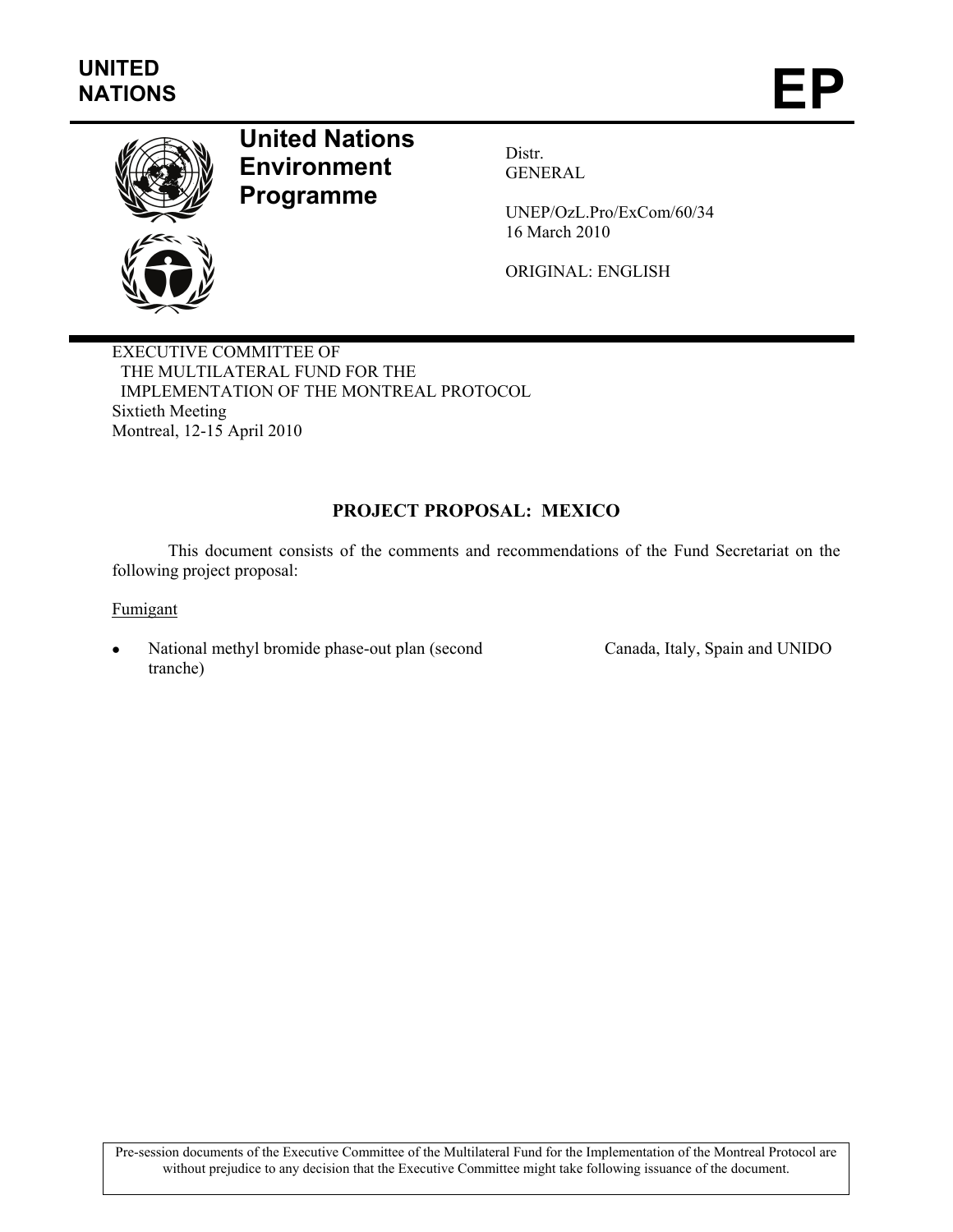#### **PROJECT EVALUATION SHEET – MULTI-YEAR PROJECTS**

**Mexico** 

| (I) PROJECT TITLE<br><b>AGENCY</b>                        |         |      |       |                      |                             |                      |                      |            |                             |            |                |            |                       |          |                                    |
|-----------------------------------------------------------|---------|------|-------|----------------------|-----------------------------|----------------------|----------------------|------------|-----------------------------|------------|----------------|------------|-----------------------|----------|------------------------------------|
| Methyl bromide                                            |         |      |       |                      | Canada, Italy, Spain, UNIDO |                      |                      |            |                             |            |                |            |                       |          |                                    |
| (II) LATEST ARTICLE 7 DATA (ODP Tonnes)                   |         |      |       |                      |                             |                      | <b>Year: 2008</b>    |            |                             |            |                |            |                       |          |                                    |
| CTC: 88<br>Halons: 0<br>CFC: -130.4                       |         |      |       |                      | TCA: 0<br>MB: 819.9         |                      |                      |            |                             |            |                |            |                       |          |                                    |
| (III) LATEST COUNTRY PROGRAMME SECTORAL DATA (ODP Tonnes) |         |      |       |                      | <b>Year: 2008</b>           |                      |                      |            |                             |            |                |            |                       |          |                                    |
| <b>Substances</b>                                         | Aerosol | Foam | Halon |                      | Refrigeration               |                      | Solvent              |            | <b>Process Agent</b><br>MDI |            | <b>Lab Use</b> |            | <b>Methyl Bromide</b> |          | <b>Total Sector</b><br>Consumption |
|                                                           |         |      |       |                      | <b>Manufacturing</b>        | Servicing            |                      |            |                             |            |                | QPS        | <b>Non QPS</b>        |          |                                    |
| CFC                                                       |         |      |       |                      |                             |                      | 320.                 |            |                             |            | 36.3           |            |                       |          | 356.3                              |
| <b>CTC</b>                                                |         |      |       |                      |                             |                      |                      |            | 88.                         |            |                | 0.         |                       |          | 88                                 |
| Halons                                                    |         |      |       |                      |                             |                      |                      |            |                             |            |                |            |                       |          | 0                                  |
| Methyl<br>Bromide                                         |         |      |       |                      |                             |                      |                      |            |                             |            |                | 183.9      | 840.3                 |          | 1,024.2                            |
| Others                                                    |         |      |       |                      |                             |                      |                      |            |                             |            |                |            |                       |          | 0                                  |
| <b>TCA</b>                                                |         |      |       |                      |                             |                      |                      |            |                             |            |                | 0.         |                       |          | $\overline{0}$                     |
| (IV) PROJECT DATA                                         |         |      |       |                      |                             |                      |                      | 2008       |                             | 2009       | 2010           | 2011       | 2012                  | 2013     | Total                              |
| <b>Montreal Protocol Consumption Limits</b>               |         |      |       | MB                   |                             | 904.6                |                      | 904.6      | 904.6                       | 904.6      | 904.6          | 904.6      |                       |          |                                    |
| <b>Maximum Allowable Consumption (ODP Tonnes)</b>         |         |      |       |                      |                             | MB                   |                      | 895        |                             | 795.       | 675.           | 525.       | 325                   | 0.       |                                    |
| Canada                                                    |         |      |       | Project Costs        | 500,000                     |                      |                      | 500,000.   |                             | 200,000    | 217,522.       | 1,417,522  |                       |          |                                    |
|                                                           |         |      |       |                      | <b>Support Costs</b>        | 58,527               |                      |            | 58,527.                     |            | 23,411.        | 25,462     | 165,927.              |          |                                    |
|                                                           |         |      |       |                      |                             |                      | Project Costs        | 1,000,000. |                             |            |                |            |                       |          | 1,000,000                          |
|                                                           |         |      |       |                      | Italy                       |                      | <b>Support Costs</b> | 120,000    |                             |            |                |            |                       |          | 120,000                            |
| Project Costs (US\$)                                      |         |      |       |                      |                             |                      | Project Costs        | 2,000,000. |                             |            | 2,000,000.     |            | 1,000,000             | 204,857  | 5,204,857                          |
|                                                           |         |      |       | <b>UNIDO</b>         |                             | <b>Support Costs</b> | 150,000.             |            |                             | 150,000.   |                | 75,000.    | 15,364.               | 390,364. |                                    |
|                                                           |         |      |       |                      |                             |                      | Project Costs        |            |                             |            | 800,000.       |            | 800,000.              |          | 1,600,000.                         |
| Spain                                                     |         |      |       |                      | <b>Support Costs</b>        |                      |                      |            |                             | 93,000.    |                | 93,000.    |                       | 186,000  |                                    |
| Total Funds Approved in Principle (US\$)                  |         |      |       | <b>Project Costs</b> | 3,500,000.                  |                      |                      | 3,300,000. |                             | 2,000,000. | 422,379.       | 9,222,379  |                       |          |                                    |
|                                                           |         |      |       | <b>Support Costs</b> | 328,527.                    |                      |                      | 301.527.   |                             | 191,411.   | 40,826.        | 862.291    |                       |          |                                    |
| Total Funds Released by the ExCom (US\$)                  |         |      |       | <b>Project Costs</b> | 3,500,000.                  |                      |                      | 0.         |                             | 0.         | 0.             | 3,500,000  |                       |          |                                    |
|                                                           |         |      |       | <b>Support Costs</b> | 328,527.                    |                      |                      | 0.         |                             | 0.         | $\mathbf{0}$   | 328,527    |                       |          |                                    |
| Total Funds Requested for Current Year (US\$)             |         |      |       | <b>Project Costs</b> |                             |                      |                      | 3,300,000. |                             |            |                | 3,300,000. |                       |          |                                    |
|                                                           |         |      |       |                      | <b>Support Costs</b>        |                      |                      |            | 301,527.                    |            |                |            | 301,527.              |          |                                    |
|                                                           |         |      |       |                      |                             |                      |                      |            |                             |            |                |            |                       |          |                                    |

**(V) SECRETARIAT'S RECOMMENDATION: Blanket approval**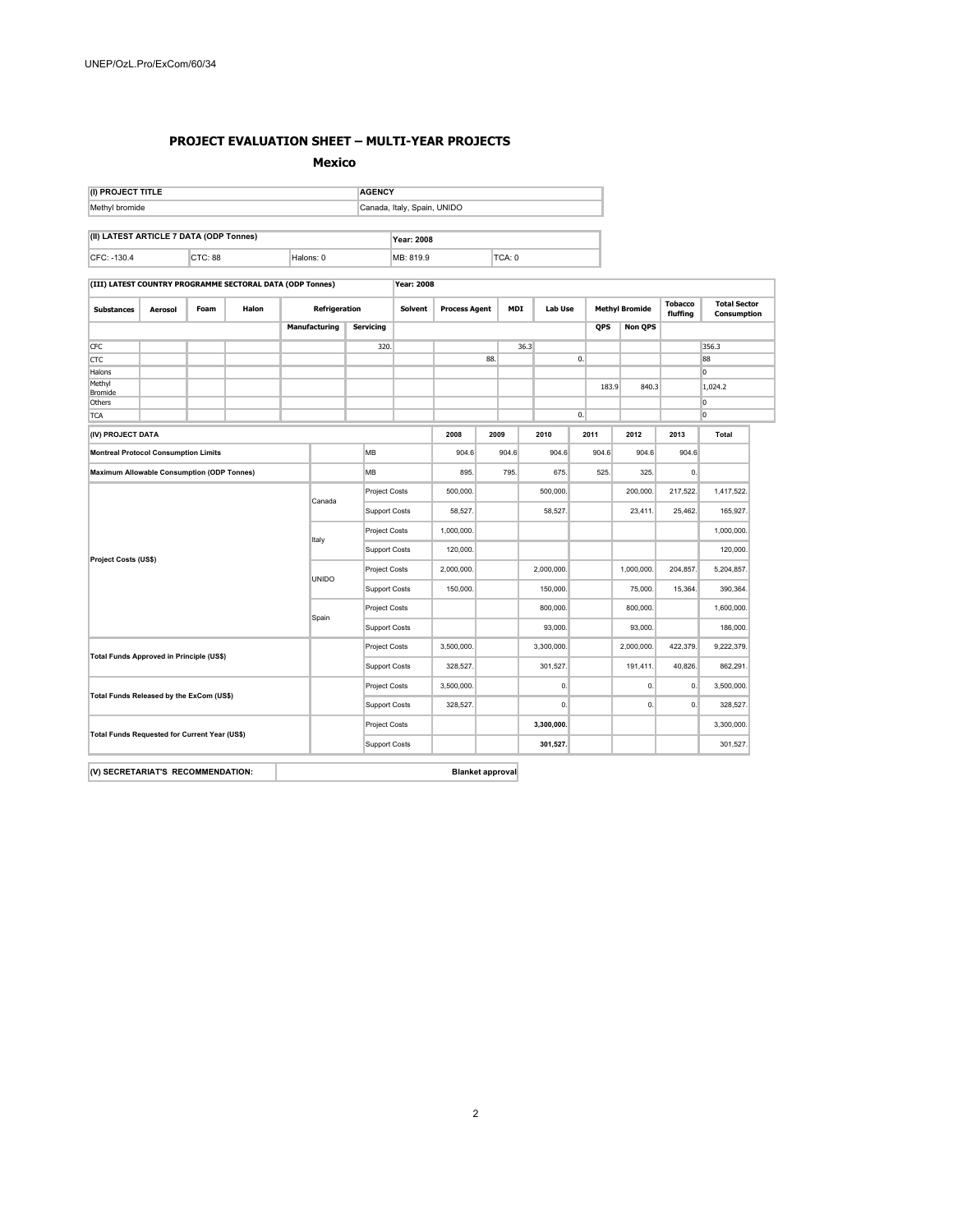# **PROJECT DESCRIPTION**

1. On behalf of the Government of Mexico, UNIDO, as the lead implementing agency, has submitted a progress report on the implementation of the first tranche of the national methyl bromide (MB) phase-out plan for Mexico, and a request for funding for the second tranche of the project, for consideration by the Executive Committee at its  $60<sup>th</sup>$  Meeting. The level of funding requested is US \$500,000 plus agency support costs of US \$58,527 for the Government of Canada, US \$800,000 plus agency support costs of US \$93,000 for the Government of Spain, and US \$2,000,000 plus agency support costs of US \$150,000 for UNIDO.

# Background

2. At its 42<sup>nd</sup> Meeting, the Executive Committee approved US \$1,105,000 and agency support costs of US \$131,209 for the implementation of a technical assistance programme to phase out 162.4 ODP tonnes of MB used in soil fumigation and post-harvest applications in Mexico, in order to achieve the 2005 allowable level of consumption. The activities to phase out MB in soil fumigation were implemented by the Government of Spain and UNIDO (lead implementing agency), while the activities to phase out MB in post-harvest applications were implemented by the Government of Canada.

3. At its  $54<sup>th</sup>$  Meeting, the Committee approved in principle an additional US \$9,222,379 and agency support costs of US \$862,291, as the total funds available to Mexico to achieve the complete phase-out of controlled uses of MB in soil and commodities fumigation (895 ODP tonnes). The project would be implemented by the Governments of Italy and Spain and UNIDO (soil fumigation) and the Government of Canada (post-harvest applications). At the same Meeting, the Committee approved the first tranche of the project at US \$3,500,000 plus agency support costs of US \$328,527 (i.e., US \$500,000 plus agency support costs of US \$58,527 for the Government of Canada; US \$1,000,000 and agency support costs of US \$120,000 for the Government of Italy; and US \$2,000,000 and agency support costs of US \$150,000 for UNIDO).

#### Progress report

4. The national MB phase-out plan proposes to phase out almost 900 ODP tonnes of MB used in several crops and for fumigation of commodities and structures as shown in the table below:

| Crop                   | <b>Area using MB</b> | <b>MB</b> (ODP tonnes) | No. of farmers |
|------------------------|----------------------|------------------------|----------------|
| Strawberries           | 1,097                | 257.6                  | 69             |
| Tomato                 | 1,023                | 214.0                  | 90             |
| Chile bell             | 161                  | 36.7                   | 83             |
| Melon                  | 570                  | 57.6                   | 94             |
| <b>Berries</b>         | 630                  | 148.2                  | 113            |
| Garlic                 | 54                   | 12.7                   | 28             |
| Other                  | 341                  | 41.1                   | 99             |
| Flowers                | 205                  | 36.5                   | 118            |
| Commodities/structures |                      | 90.0                   |                |
| Total                  | 4,081                | 894.4                  | 694            |

5. Implementation of the first tranche of the project has resulted in the phase-out of 105 ODP tonnes of MB through the introduction of alternative technologies, mainly in the tomato and melon sectors. The phase-out of MB in soil fumigation has been supported by training and technical assistance activities. A summary of the activities being implemented since the approval of the project and up until the end of 2010 are shown in the table below: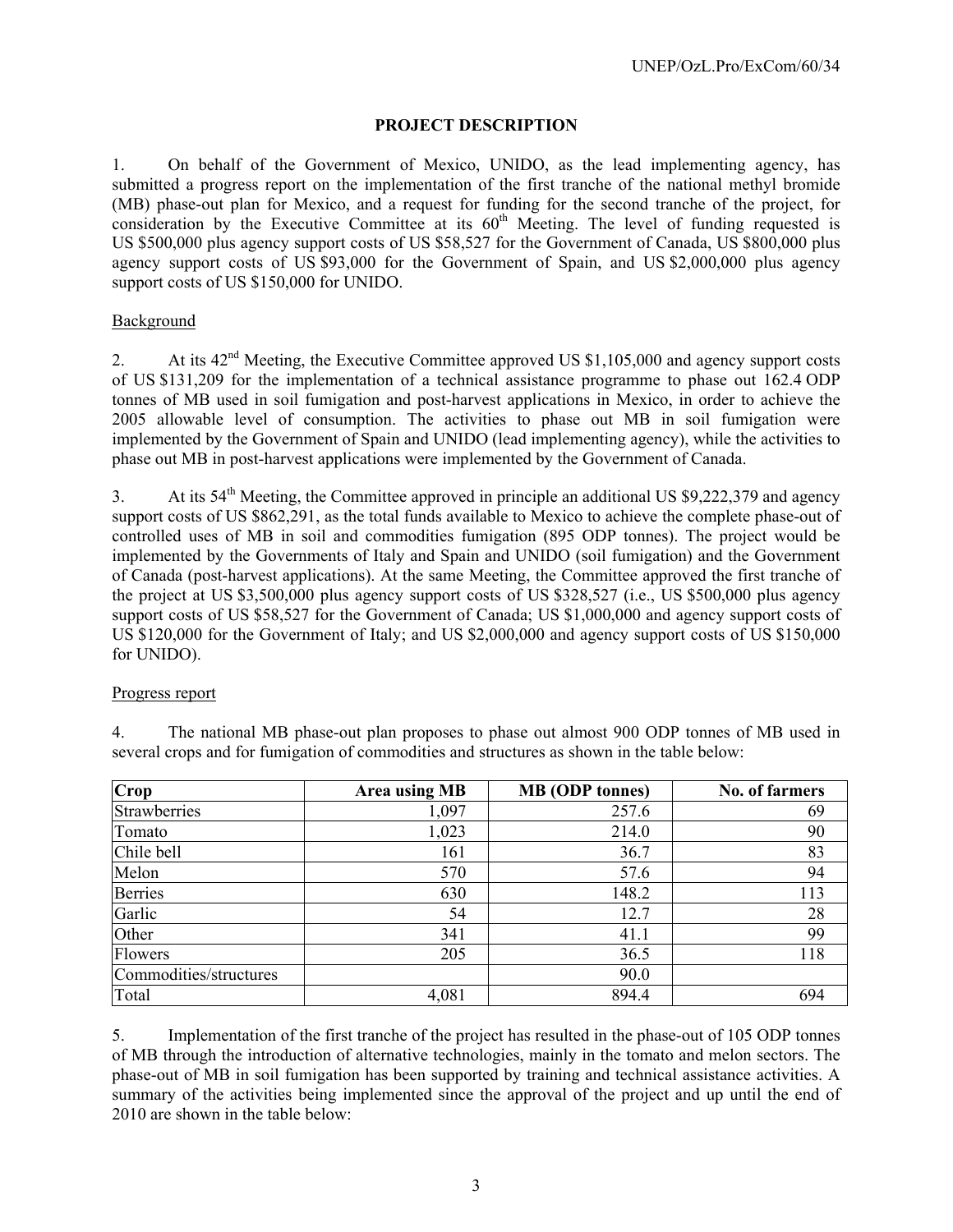| <b>Sector</b>           | <b>Alternatives</b>                 | <b>Equipment provided</b>                  | Area (has) | <b>MB</b> (ODP<br>tonnes) | US\$      |
|-------------------------|-------------------------------------|--------------------------------------------|------------|---------------------------|-----------|
| Melons,<br>watermelons  | Grafting                            | Greenhouses                                | 600.0      | 60.0                      | 803,000   |
| Tomatoes                | Grafting                            | Greenhouses                                | 355.0      | 46.0                      | 836,000   |
| Strawberries            | Chemicals, substrate,<br>greenhouse | Chemicals, substrate,<br>greenhouse        | 187.5      | 36.0                      | 605,000   |
| Flower<br>nurseries     | Steam and IPM                       | Steam machine and small<br>accessories     | 2.2        | 73.0                      | 130,620   |
| <b>Flowers</b>          | IPM and steam (one<br>user)         | Chopping machines and<br>one steam machine | 67.4       | 7.0                       | 204,732   |
| Technical<br>assistance |                                     |                                            |            |                           | 948,000   |
| Total                   |                                     |                                            | 1,212.1    | 222.0                     | 3,527,352 |

6. Implementation of the post-harvest component of the phase-out plan only began in October 2009, when technical assistance activities approved at the 42<sup>nd</sup> Meeting of the Executive Committee were completed. The proposed technical and investment activities in this sector included in the first tranche of the project under current implementation will be completed by the end of 2010.

7. As of December 2009, of the total funding of US \$3,500,000 approved so far, US \$2,985,932 had been disbursed or obligated. The balance of US \$514,068 will be disbursed in 2010.

# Plan of action

8. The Government of Mexico has committed to achieving the complete phase-out of MB by the end of 2012. This will be achieved through the activities implemented so far, supported by the following additional activities in soil fumigation: procurement of additional equipment and farm material to be distributed among strawberry, berry, flower and tomato producers; continued provision of technical assistance and training for growers; and continued monitoring of MB users and of the performance of MB alternatives.

9. With regard to commodities and structural fumigation, the following activities will be implemented: development of training and awareness material for major stakeholders; implementation of technical and awareness-raising workshops for selected users of MB; and provision of fumigation equipment and technical assistance on a continuous basis to end-users.

# **SECRETARIAT'S COMMENTS AND RECOMMENDATION**

#### **COMMENTS**

10. The 2008 MB consumption reported by the Government Mexico under Article 7 of the Protocol of 819.9 ODP tonnes was already 84.7 ODP tonnes below that of 904.6 ODP tonnes allowed for that year under the Protocol and the Agreement with the Executive Committee. MB consumption in 2009 has been estimated at 790 ODP tonnes, i.e., 5 ODP tonnes below that allowed under the Agreement.

11. UNIDO is the lead agency selected by the Government of Mexico to implement the project. Both the Governments of Canada and Italy, as bilateral agencies, have requested UNIDO to assist them in executing their respective project components.

12. The Secretariat and UNIDO discussed several technical issues. With regard to the production of melons and watermelons, UNIDO indicated that in the last few years the production surface area for these